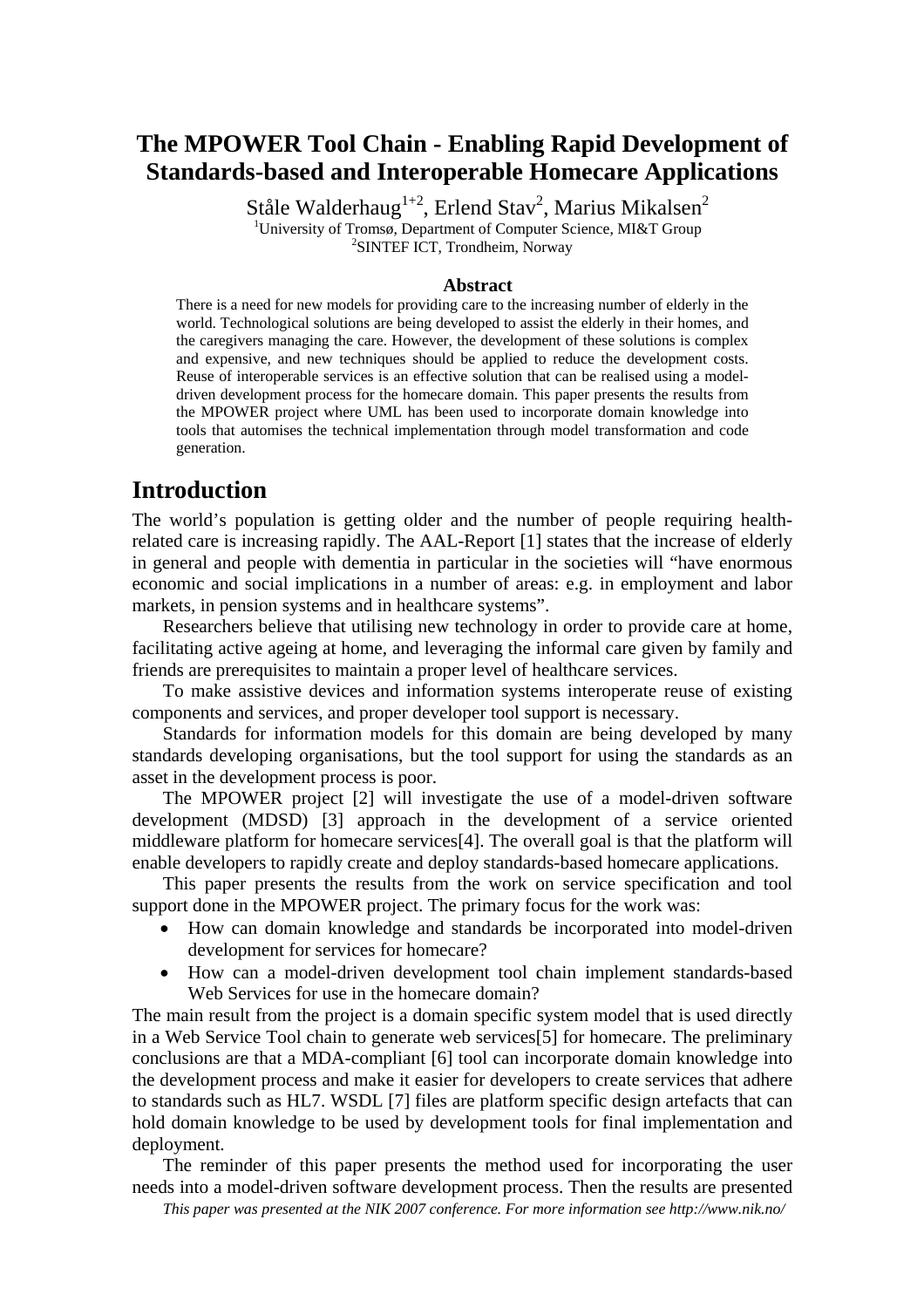using the before finally the results are discussed in terms homecare relevance and impact before future work is described and conclusive remarks are given.

## **Methods**

In the healthcare domain, using Model-Driven Architecture [6, 8] approach has been presented in several articles [9-14]. The overall idea is to separate business (healthcare practices) from the system solution and the technological implementation of it by representing all relevant artefacts and their relationships in Unified Modeling Language (UML) models [15]. In practice, this means that the models are used directly in the implementation of and information system, either as system blueprints or as input to code generation engines that produce executable code.

Service Oriented Architecture (SOA)[16, 17] is currently the best practice approach to enable applications to expose information and services towards each other. To design SOA services, a formal language such as UML should be used to ensure correct and intentional specifications. A MDA-compliant tool with an UML extension such as the IBM UML Profile for Software Services [18] provides a formal framework from which executable SOA services can be generated.

Following the design principles by Erl [16] and SOA4HL7 [19], the services were modelled in UML as class diagrams, and using stereotypes from the UML profile for System Services [18]. Mikalsen et al demonstrates the use of this profile for interoperable healthcare services in [20]. The MPOWER services were modelled by five different organizations all across Europe over a period of three months.

## **Results**

The MPOWER middleware services were specified to be implemented as web services, and the services modelled as stereotyped class models were automatically transformed into WSDL [7] models using a transformation script. To support the modeldriven software development process described in the previous, three main process activities must be supported:

- UML Modelling, model transformation and code generation: Enterprise Architect (EA) from Sparx Systems was chosen as the primary UML modelling tool. The core UML model in EA can be extended using UML Profiles.
- Information Modelling: The tools recommended by HL7 were used for HL7 message modelling[21].
- Integrated Development Environment and Application Server: Java EE 5 bundle with Netbeans 5.5 and Java Sun Application Server 9 was chosen for web service implementation, deployment and hosting. For testing web services using SOAP transport, the SOAPUI NetBeans plug-in can be used.

Figure 1 shows the tools, activities and artefacts involved the engineering process. The MPOWER UML Service model is created in EA based on the User Scenarios and Needs document. HL7 messages are related to the service model and integrated during WSDL generation. The WSDL file is imported into NetBeans and a web service is generated along with a SOAPUI test project. Using the Netbeans IDE a web service is fully implemented and deployed to the Sun Java Application Server. The SOAPUI plugin for NetBeans provide a powerful and easy-to-use test mechanism for web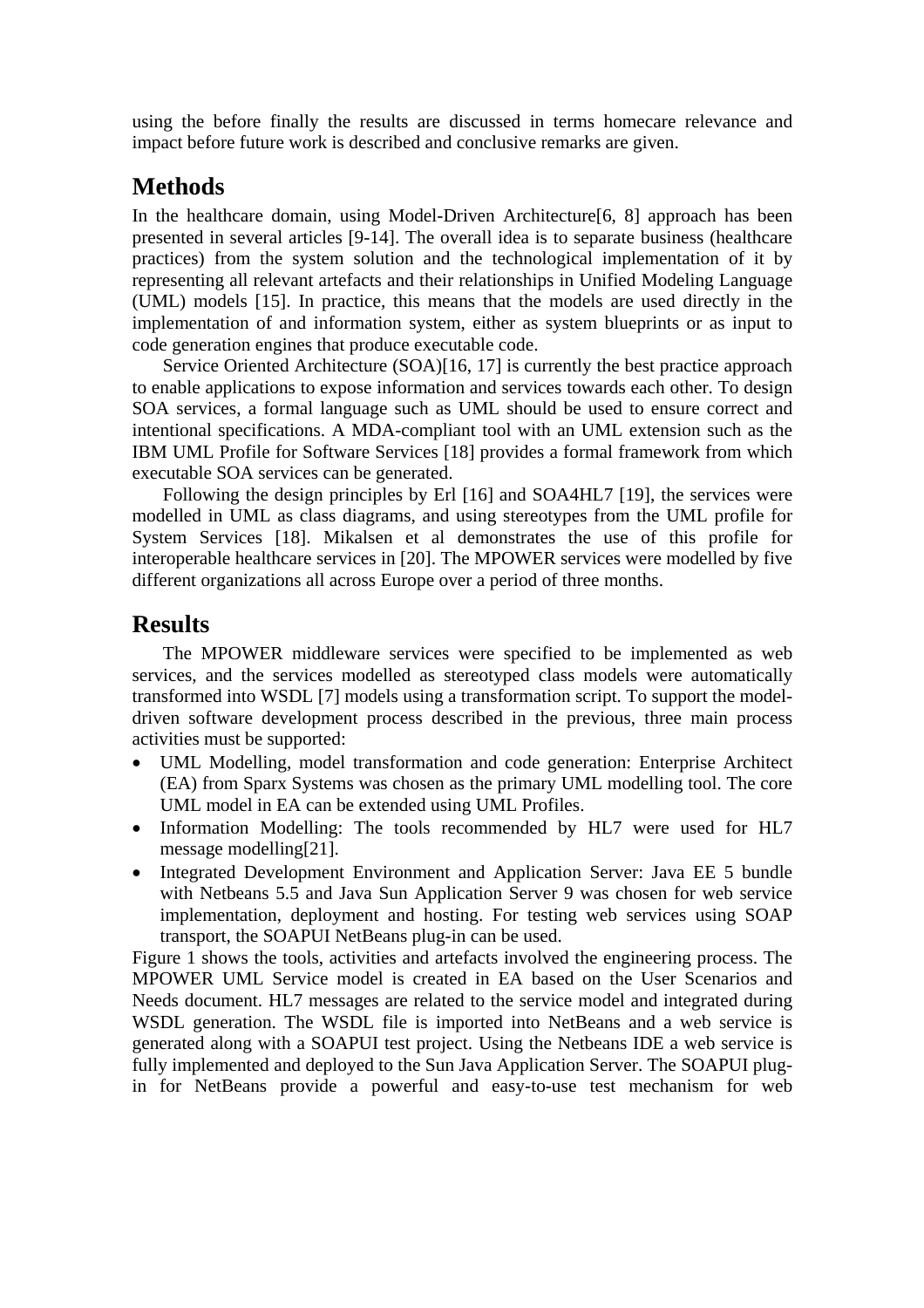

Figure 1: The MPOWER Tool Chain and Artefacts

# **Discussion**

There is a need for tools that enable developers of homecare applications to rapidly implement a reusable and interoperable software system. Standards are being specified to improve interoperability, but the appropriate tool support for applying the standards is not readily available. The tool chain and process described in this article is applied in the homecare domain with focus on how to incorporate information models from the HL7 version 3 standard into the development process. This approach is relevant for most distributed healthcare system development projects and the results presented herein should be applicable.

Reusing interoperable services and models of services across projects and organisations will make development of new information systems easier and less expensive. Using a model-driven approach with UML provides a technology independent service specification, and services can be generated for the different platforms used in the homecare infrastructures.

# **Conclusion**

The tool chain and process presented in this article can improve the development of interoperable homecare applications with respect to development time and functionality.